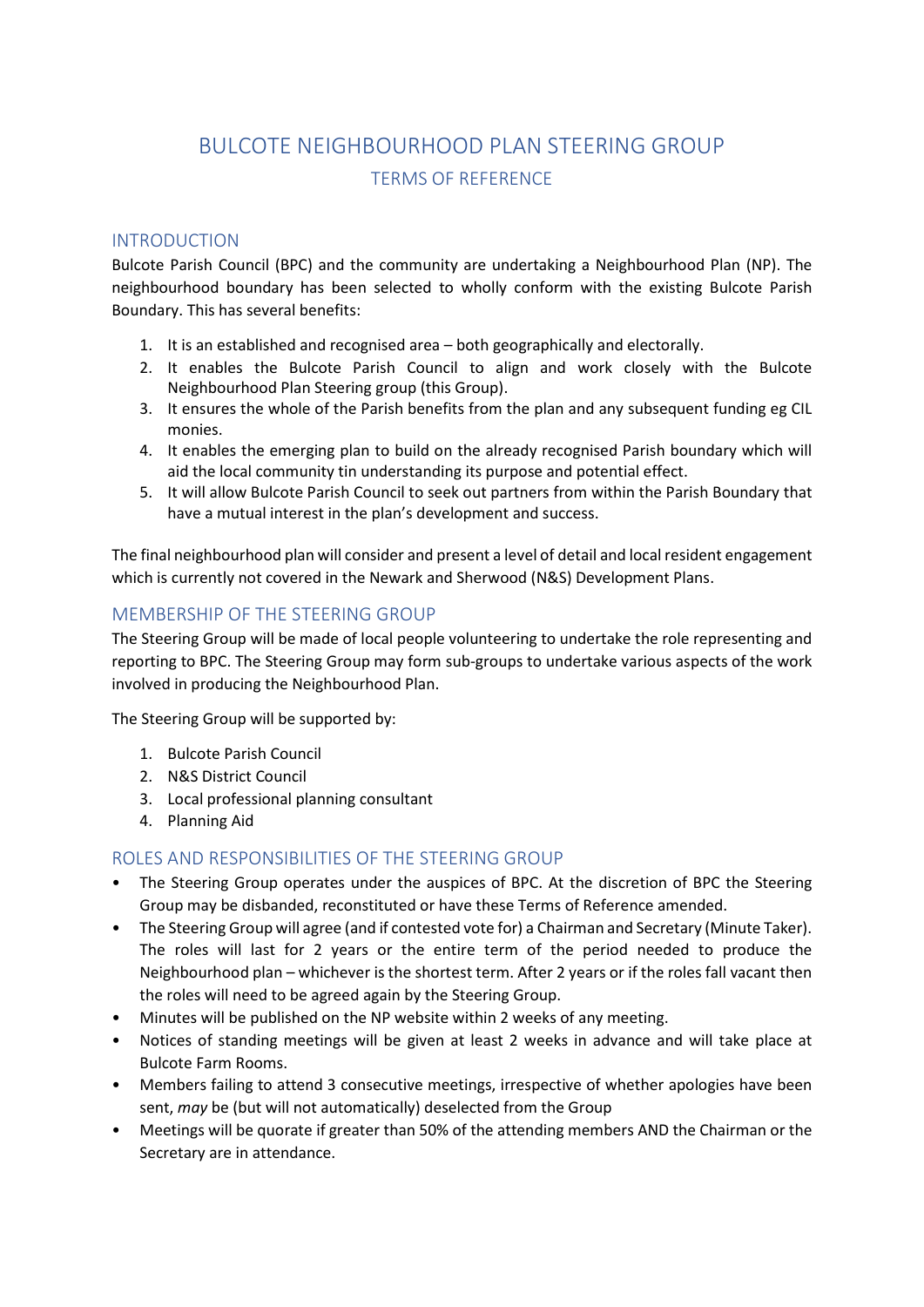- Members may resign at any time. If the Group membership reduces to 6 (including the Chairman and Secretary) then Members may sponsor others to join the Group as co-opted Members. No elections will take place.
- Any matters that require a consensus opinion will be decided by a simple majority vote of those attending. In the unlikely event of a tied vote the Chairman's vote (or in their absence the Secretary's vote) will count double. Any matter voted upon will require ratification by BPC.

The Steering Group will:

- Report to BPC, keeping them appraised of the progress of the plan and ensuring that they continually represent their views and concerns.
- Liaise with the community, promoting the plan, answering concerns and questions and contributing to any public consultation events.
- Work to identify and justify the future development needs of the area.
- Work to develop policies to inform the future development and use of land in the area.
- Identify and define the development boundaries applicable to the plan.
- Work together to draw up the Neighbourhood Plan and any revisions because of the ongoing consultation process.
- Support BPC through the referendum process.
- Appoint a local professional planning consultant

The Local Professional Planning Consultant (LPPC) will:

- Support the Steering Group throughout the process, providing professional advice and any relevant evidence to aid the development of the plan, ensuring that the Plan conforms to national and local policy and will be sound at examination and advising the Steering Group as necessary.
- LPPC will have no voting rights on the steering group.
- Support the Steering Group in accessing training to ensure all parties are equipped to make the relevant decisions around the plan making process.
- Work with the Steering Group and the local community to establish the future development needs of the area.
- Work with the Steering Group to develop policies to guide the future development and use of land in the area.
- Undertake a screening for SEA and any other assessments required by the Neighbourhood Planning Regulations.
- Support the Steering Group to ensure there is engagement and consultation with the local community throughout the plan making process.
- Ensure that any other relevant statutory bodies or parties as necessary are involved in the plan making process.
- Together with BPC Support the arrangements for the referendum of the plan.
- Arrange with the Group for the Examination of the Plan to be carried out.

All Members of the Steering Group will:

• Ensure that the probity of the group and the plan is open and transparent. All Members of the Steering Group must declare any personal interest that may be perceived as being relevant to any